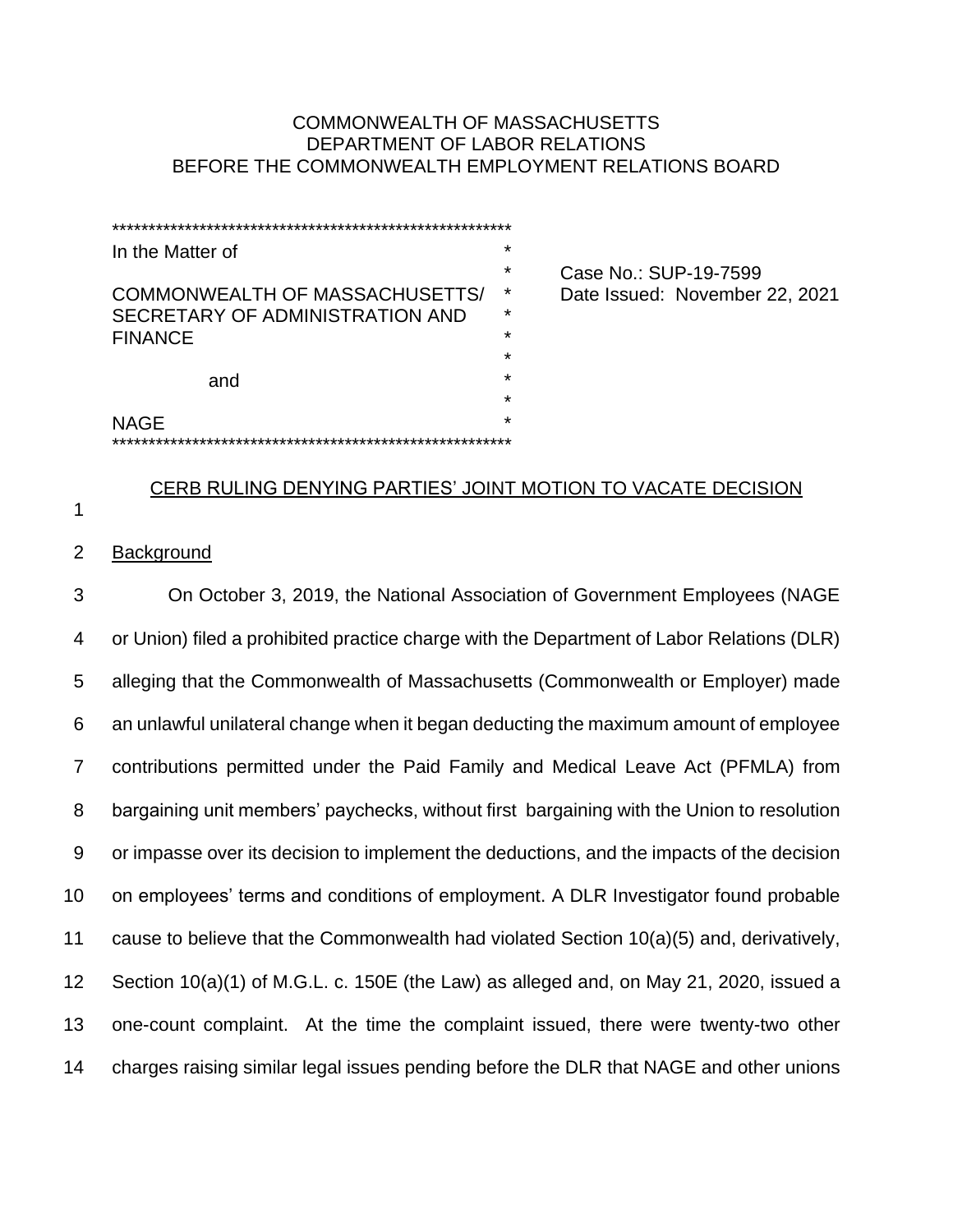representing employees employed by the Commonwealth, the Massachusetts Water Resources Authority, the Massachusetts Department of Transportation, and the University of Massachusetts had filed.

 After the complaint issued, NAGE filed a motion for the CERB to hear the case in the first instance pursuant to Section 11(f) of the Law. On August 28, 2020, the CERB found that good cause existed to grant the motion due, in large part, to its determination that a CERB decision in the first instance could provide guidance with to the parties, investigators, and hearing officers in the other pending PFMLA charges, thereby avoiding the possibility of inconsistent hearing officer decisions and/or multiple appeals on similar issues. A week after the CERB ruled on the motion, the DLR issued an order holding the other pending PFMLA charges in abeyance until the CERB issued its decision in this case.

13 The CERB conducted a hearing on December 15, 2020 and December 17, 2020.<sup>1</sup> On March 30, 2021, the CERB issued a decision holding that the Commonwealth had violated the Law as alleged. On April 29, 2021, the Commonwealth filed a Notice of Appeal of the CERB's decision pursuant to Section 11(i) of the Law. On the same day, it filed a separate motion to stay the CERB's order, which the CERB granted on June 14, 2021. In granting the stay, the CERB considered the fact that an Appeals Court decision would affect not only members of statewide bargaining units 1,3 and 6, but potentially, the bargaining unit members of the state unions whose charges had been held in abeyance since the fall of 2020.

<sup>&</sup>lt;sup>1</sup> The hearing was held virtually due to the COVID-19 state of emergency.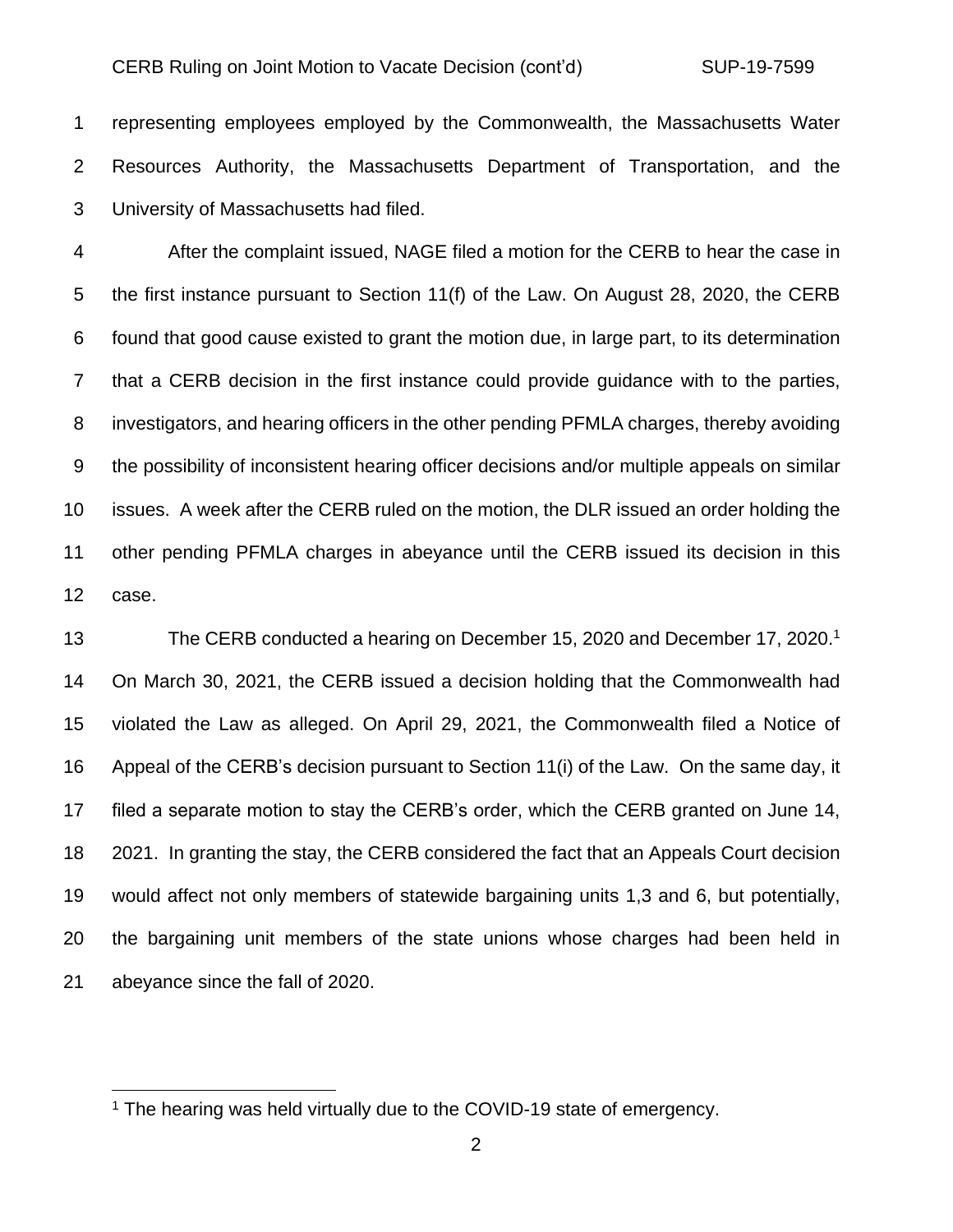#### CERB Ruling on Joint Motion to Vacate Decision (cont'd) SUP-19-7599

 On November 8, 2021, the Commonwealth filed an assented-to motion for voluntary dismissal of its appeal with the Appeals Court. On the same day, the Commonwealth and NAGE filed a joint motion to vacate the CERB's decision on grounds that they had reached agreement "as to all underlying issues pending resolution on this matter on judicial appeal." The parties contend that "[i]n light of the resolution of this matter, and the prior withdrawal and anticipated resolution of all remaining cases pending before the [DLR] for which the Commonwealth's Secretary of Administration and Finance is the statutory employer, vacatur of the instant decision will permit any remaining PFMLA contribution cases to proceed afresh without impact by this ruling."

### 10 Ruling

 The CERB denies the motion. The parties offer no reason for granting this motion other than that they have settled this case, and that other cases with the same statutory employer will be withdrawn and resolved. However, settlements while cases are pending judicial appeal are commonplace. If motions to vacate were routinely granted on such grounds, it would significantly undermine the finality and precedential value of the CERB's decisions to the detriment of stable and continuing labor relations. See Moe v. Sex Offender Registry Board, 444 Mass. 1009 (2005) (citing Stowe v. Bologna, 32 Mass. App. Ct. 612 , 616 (1992)(while administrative agencies generally have inherent authority to reconsider their decisions, that authority must be used be used sparingly if administrative decisions are to have resolving force on which persons can rely)).

 This is particularly true in this case, given that the DLR expressly held twenty-two similar PFMLA charges in abeyance pending the CERB ruling, and the CERB issued a stay of its own order in anticipation that its decision (or the Appeals Court decision) would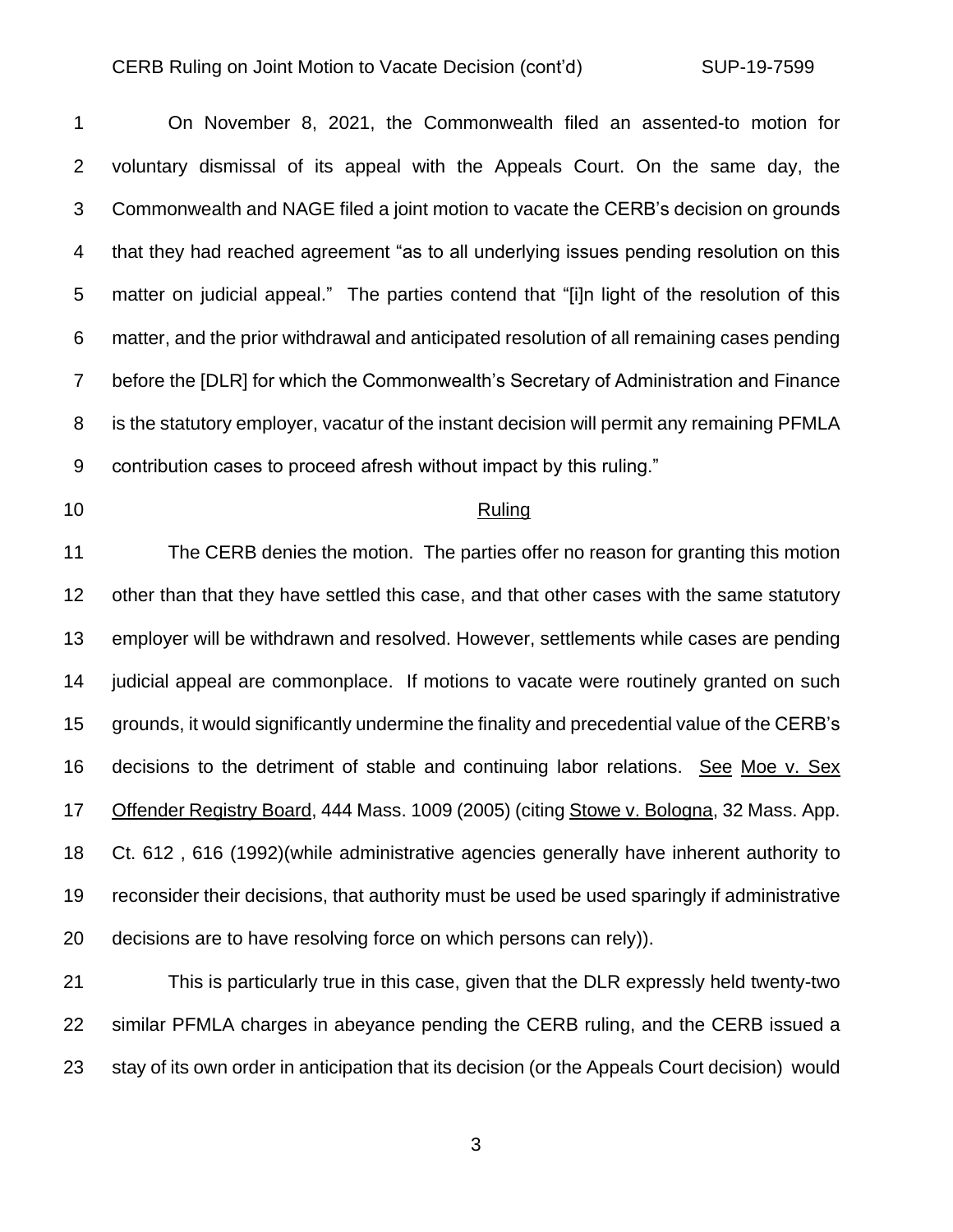provide consistent and authoritative guidance to the hearing officers and parties in the pending matters.

 The procedural posture of this case therefore stands in stark contrast to the CERB's ruling in Town of Hull/Hull School Committee, 42 MLC 177, MUP-10-5951, 5952, 5953, 5954 (January 15, 2016). In that case the CERB vacated its order where, after the respondents appealed the decision to the Appeals Court, but before the Appeals Court issued a ruling, the Supreme Judicial Court issued a decision in a different case that rendered the CERB's order in Hull unenforceable. Under those limited circumstances, the CERB vacated its order "in the interests of promoting the orderly administration of labor relations and conserving the resources of the DLR, the parties and the courts." Id. at 178.

 No similar considerations are implicated here. To the contrary, as the DLR's and CERB's previous rulings imply, requiring the parties to litigate the pending cases "afresh" would burden both the hearing officers' and the CERB's resources by forcing them to 15 revisit legal issues that the CERB has already resolved Thus, in this case, unlike in Hull, *denying* the motion to vacate would better promote the orderly administration of labor relations and conserve applicable resources. Furthermore, notwithstanding this precedent, the parties to future PFMLA litigation remain free to distinguish their cases on the facts or to argue that the CERB's decision was wrongly decided. As such, the advantages of preserving the CERB's decision as guidance to future litigants outweigh any perceived disadvantages to the parties to this case or future ones. See Wareham 22 Education Association, 16 MLC 1347, MUPL-3444 (August 29, 1989) (denying motion to